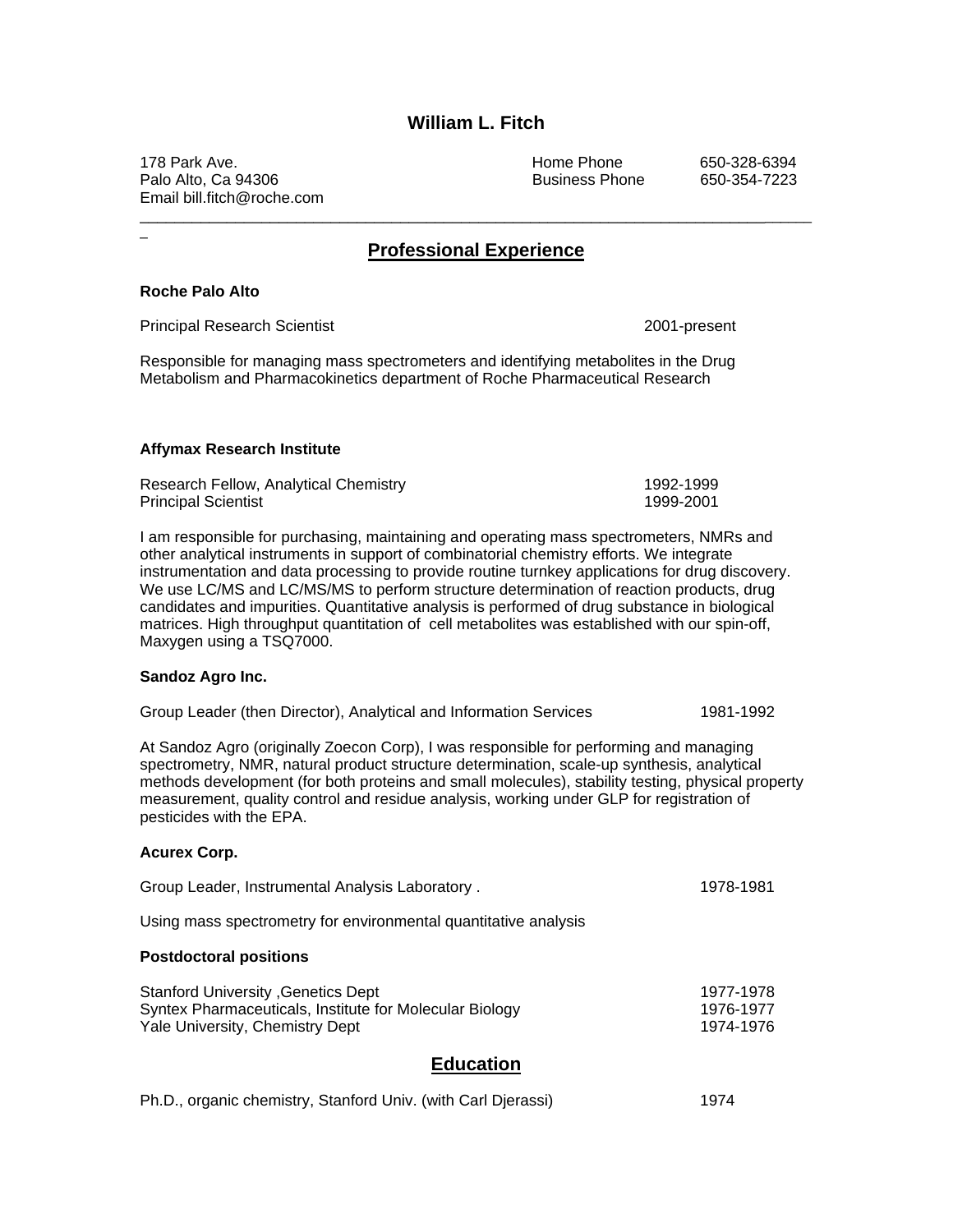#### B.S., chemistry, University of Michigan 1970

#### Recent Publications

Application of polarity switching in the identification of the metabolites of RO9237. William L. Fitch\*, Limin He, Ya-Ping Tu and Ludmila Alexandrova Rapid Commun. Mass Spectrom. 2007; 21: 1661–1668

Analytical Tools and Approaches for Metabolite Identification in Early Drug Discovery. Yuan Chen, Mario Monshouwer and William L. Fitch Pharm Research 24, 248-257 (2007)

*In silico* pharmacogenetics of warfarin metabolism Yingying Guo, Paul Weller, Erin Farrell, Paul Cheung, Bill Fitch, Douglas Clark, Shao-yong Wu, Jianmei Wang, Guochun Liao, Zhaomei Zhang, John Allard, Janet Cheng, Anh Nguyen, Sharon Jiang, Steve Shafe4, Jonathan Usuka, Mohammad Masjedizadeh & Gary Peltz NATURE BIOTECHNOLOGY VOLUME 24 NUMBER 5 MAY 2006, 531-536.

**Understanding our drugs and our diseases.** Guo, Yingying; Weller, Paul; Allard, John; Usuka, Jonathan; Masjedizadeh, Mohammad; Wu, Shao-Yong; Fitch, Bill; Clark, Douglas; Clark, J. David; Shafer, Steve; Wang, Jianmei; Liao, Guochun; Peltz, Gary Proceedings of the American Thoracic Society (2006), 3(5), 409-412.

**Solvation in Electrospray Mass Spectrometry: Effects on the Reaction Kinetics of Fragmentation Mediated by Ion-Neutral Complexes.** Tu, Ya-Ping; He, Limin; Fitch, William; Lam, Michelle Journal of Organic Chemistry (2005), 70(13), 5111-5118.

Fitch, William L.; Berry, Pamela W.; Tu, Yaping; Tabatabaei, Ali; Lowrie, Lee; Lopez-Tapia, Francisco; Liu, Yanzhou; Nitzan, Dov; Masjedizadeh, Mohammad R.; Varadarajan, Aravamuthan. **Identification of glutathione-derived metabolites from an IP receptor antagonist.** Drug Metabolism and Disposition (2004), 32(12), 1482-1490.

Zhang, Jing Jim; Fitch, William L.. **Characterization of split-pool encoded combinatorial libraries.** Chemical Analysis (New York, NY, United States) (2004), 163(Analysis and Purification Methods in Combinatorial Chemistry), 209-252.

Maclean, Derek; Holden, Frank; Davis, Ann M.; Scheuerman, Randall A.; Yanofsky, Stephen; Holmes, Christopher P.; Fitch, William L.; Tsutsui, Ken; Barrett, Ronald W.; Gallop, Mark A. **Agonists of the Follicle Stimulating Hormone Receptor from an Encoded Thiazolidinone Library.** Journal of Combinatorial Chemistry (2004), 6(2), 196-206.

Holden, Frank R.; Fitch, William L.; Lewis, Kenneth C. **Apparatus and methods for evaluating the quality of a combinatorial library of compounds.** U.S. Pat. Appl. Publ. (2002), 9 pp., Division of U.S. Ser. No. 223,096, abandoned.

Capillary Electrochromatography / Laser-Induced Fluorescence (CEC/LIF) Method for Separation and Detection of Dansylated Dialkylamine Tags in Encoded Combinatorial Libraries Liu, X., Takahashi, L., Fitch, W., Rozing, G., Bayle, C. and F. Courderc.. J. Chromatogr. A., (2001) 924 (1-2), 323-29.

Prediction of Ultraviolet Spectral Absorbance using Quantitative Structure: Property Relationships. William L. Fitch, Malcolm McGregor, Alan R. Katritzky, Andre Lomaka, Ruslan Petrukhin, Mati Karelson in preparation

Integration of Software and Hardware for Automating Analysis of Encoded Combinatorial Libraries. William L. Fitch<sup>\*</sup>, Nikhil Shah, Glenn I. Ouchi, Robert L. Wilgus, Steven Muskal. In preparation.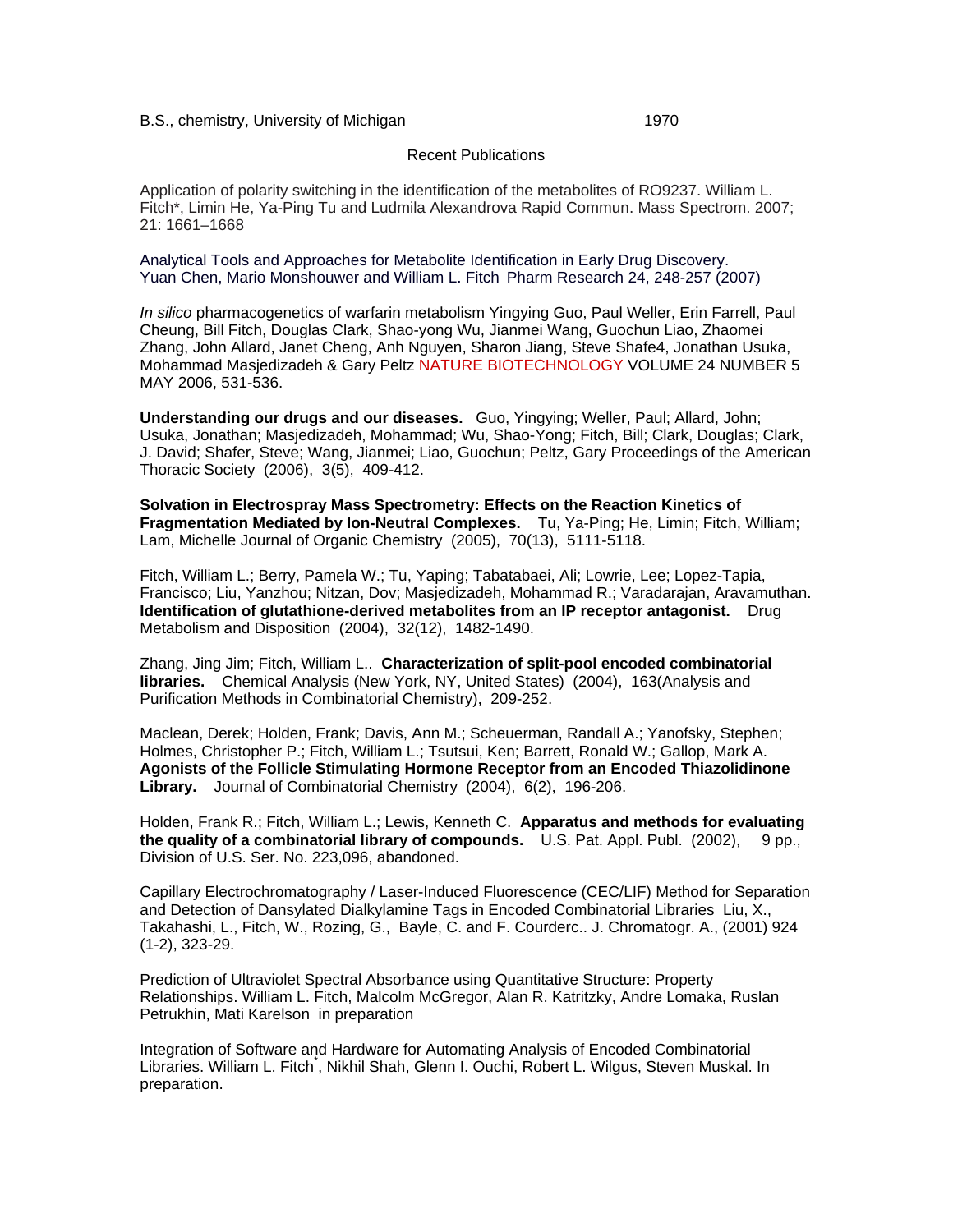Section 1.1.2 Characterizing split-pool libraries, encoded with dialkylamine LC tags. William L. Fitch and Derek Maclean in Combinatorial Analysis Handbook, James Kyranos, ed. Submitted

A Networked Mass Spectrometry Information System. Shah, N., Teeter, S., Fitch, W.L., Wilgus, R.L., Koch, C. submitted to Scientif. Comput.

Fitch, W. L. (2001). Databases of Ultraviolet-Visible Spectra. in UV-Visible spectrophotometry of water and wastewater. O. Thomas and C. Burgess, Elsevier. 2001

Methods for Quantitative Analysis of Compound Cleavage from Solid Phase Resins. Nikhil Shah, George Detre, Stephen Raillard, William L. Fitch. B. Yan, A. Czarnik, eds. Optimization of solid-phase combinatorial synthesis. Marcel Dekker, New York, 2001.

On-line sample preparation for high throughput reversed-phase LC/MS analysis of combinatorial chemistry libraries. Tang, Liang; Fitch, William L.; Smith, Peter; Tumelty, David; Cao, Kathy; Ferla, Steven W. Comb. Chem. High Throughput Screening (2001), 4(3), 287-293.

Expediting the Method Development and Quality Control of Reversed-Phase Liquid Chromatography Electrospray Ionization Mass Spectrometry for Pharmaceutical Analysis by Using an LC/MS Performance Test Mix. Tang, Liang; Fitch, William L.; Alexander, Michael S.; Dolan, John W. Anal. Chem. (2000), 72(21), 5211-5218.

A Novel Approach to High-Throughput Quality Control of Parallel Synthesis Libraries. Shah, Nikhil; Gao, Mark; Tsutsui, Ken; Lu, Amy; Davis, Jennifer; Scheuerman, Randall; Fitch, William L.; Wilgus, Rob L J. Comb. Chem. (2000), 2(5), 453-460.

Analytical methods for quality control of combinatorial libraries. Fitch, William L. Annu. Rep. Comb. Chem. Mol. Diversity (1999), 2 33-39.

Improved Methods for Encoding and Decoding Dialkylamine-Encoded Combinatorial Libraries. Fitch, William L.; Baer, Ted A.; Chen, Weiwei; Holden, Frank; Holmes, Christopher P.; Maclean, Derek; Shah, Nikhil; Sullivan, Edward; Tang, Michael; Waybourn, Phaedra; Fischer, Steven M.; Miller, Christine A.; Snyder, Lloyd R. J. Comb. Chem. (1999), 1(3), 188-194.

Characterization of a split-pool combinatorial library. Lewis, Kenneth C.; Fitch, William L.; Maclean, Derek. LC-GC (1998), 16(7), 644, 646, 648-649.

Analytical chemistry issues in combinatorial organic synthesis. Fitch, William L.; Look, Gary C.; Detre, George. Comb. Chem. Mol. Diversity Drug Discovery (1998), 349-368.

Methods for hard-tagging an encoded synthetic library. Gallop, Mark A.; Gordon, Eric; Ni, Zhi-Jie; Maclean, Derek; Holmes, Christopher; Fitch, William; Shah, Nikhil. U.S. Patent 30 pp.

Process for producing microcapsules. Curtis, R., Jain, R., Creech, D.C., Fitch, W.L. U.S. Patent Number 5,462,915 issued Oct. 31, 1995.

New methods for analyzing compounds on polymeric supports. Gallop, Mark A.;Fitch, William L. Curr. Opin. Chem. Biol. (1997), 1(1), 94-100.

Analytical methods for the quality control of combinatorial libraries. Fitch, William L,. Annu. Rep. Comb. Chem. Mol. Diversity (1997), 1, 59-68.

Chemiluminescent nitrogen detection for HPLC: an important new tool inorganic analytical chemistry. Fitch, William L.; Szardenings, A. Katrin;Fujinari, Engene M. Tetrahedron Lett. (1997), 38(10), 1689-1692.